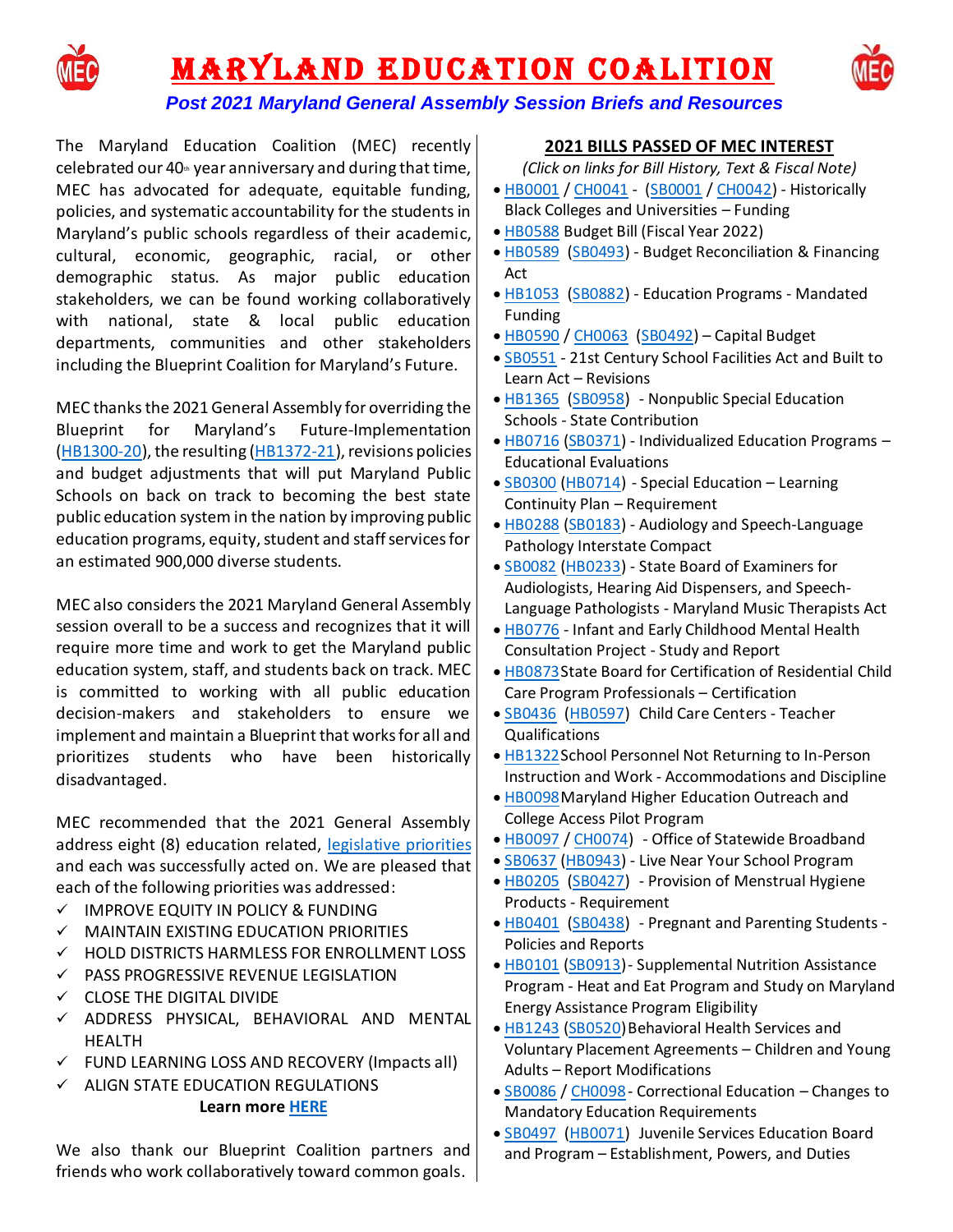| <b>MEC also thanks the Maryland Congressional Delegation</b> | . The dual enrollment definition is expanded to include   |
|--------------------------------------------------------------|-----------------------------------------------------------|
| members who supported the federal package of stimulus        | noncredit courses leading to an industry-recognized       |
| bills that allowed the General Assembly additional           | certificate or license.                                   |
| flexibility to more adequately and equitably fund public     | . New Early education requirements to meet program        |
| education, health, and other community services              | quality standards and to increase the percentage of       |
| impacted by the pandemic, so Maryland can begin to           | community providers is extended one year and funding      |
| reopen and recover economically, educationally, and          | is increased 10% between FY 2024 and 2028.                |
| physically. The total amount allocated for public            | . The Blueprint and the College and Career-Ready          |
| education in Maryland is an estimated \$3.2 billion! *       | Standards (CCRS) are not intended to alter the need for   |
|                                                              | high quality programs and content in fine arts, civics,   |
|                                                              | physical education, and other areas necessary to provide  |
| How may the additional federal fund support                  | a holistic education and enable every student to be well- |
| public education or student services?                        | rounded. and meet the CCR standard.                       |
| • expand existing summer school programs in 2021 and         | . Beginning the 2022-2023 school year, each student       |
| 2022, at no additional cost to local school districts.       | must be assessed no later than the 10th grade to          |
| • expand existing tutoring programs.                         | determine whether the student meets the CCR standard      |
| · address trauma and behavioral health issues due to the     | for English language arts, mathematics, and, when         |
| effects of the COVID-19 pandemic on students and their       | practicable, science using PARRC, MCAP or any successor   |
| families and to identify and provide necessary supports      | assessment based on a MSDE study.                         |
| and services for students.                                   | . Establishes school leadership training programs:        |
| · address the effects of COVID-19 on education to            | - Program for the State Superintendent, local school      |
| mitigate learning loss due to the pandemic and to            | superintendents, and senior instruction-                  |
| support the goals of the Blueprint, including for summer     | - Program for members of the State Board of               |
| school, tutoring and supplemental instruction, and           | Education, members of county boards of education,         |
| trauma and behavioral health programs.                       | and school principals.                                    |
| • LEAs must use at least 20% of their ESSER III allocation   | . There are numerous planning, data collection and        |
| to address learning loss.                                    | reporting requirements for MSDE, local school systems     |
|                                                              | and governments to MSDE, State Board, Governor,           |
|                                                              | General Assembly or the new Accountability and            |
| Use of Certain Federal and State Funds                       | Implementation Board in addition to others already in     |
| by Local Boards of Education                                 | existence, including reports to USDE.                     |
| . Each local board of education must, to the extent          |                                                           |
| allowed by federal law, use federal funding received to      |                                                           |

**address the effects of COVID-19 on education to mitigate learning loss** due to the pandemic **and to support the goals of the Blueprint,** including for summer school, tutoring and supplemental instruction, and trauma and behavioral health programs.

• **A local board of education may retain any unspent fiscal 2021 special (state) funds received to implement the Blueprint.** By July 1, 2021, local boards of education must report how they intend to use the unspent funds.

• The "Blueprint" legislation clarifies that **Transitional Supplemental Instruction (TSI) small groups may not exceed four students. Students must be assessed before and after receiving TSI services,** 

• **the reading screening required in the [Ready to Read](http://marylandpublicschools.org/programs/Documents/ELA/ReadingDifficulties/ExamplesOfBriefValidAndReliableScreeners.pdf)  [Act](http://marylandpublicschools.org/programs/Documents/ELA/ReadingDifficulties/ExamplesOfBriefValidAndReliableScreeners.pdf) may be used to assess.** 

• **The definition of Career and Technical Education (CTE) programs is clarified** to include noncredit certificate and license programs, including those taken through an apprenticeship sponsor.

**Federal COVID-19 Relief Funds for K-12 Education - Fiscal 2020-2021** (\$ in Millions)

| <b>Program or School</b>                    | <b>Total</b> |
|---------------------------------------------|--------------|
| LEAs and SEED School Relief and Reopening   | \$2,825.0    |
| <b>MSDE State Programs</b>                  | 287.6        |
| <b>Technology Expenses for LEAs</b>         | 118.7        |
| Nonpublic School Relief and Reopening       | 35.9         |
| <b>Competitive Innovative Grants</b>        | 13.3         |
| <b>MSDE Administrative Costs</b>            | 15.1         |
| <b>State Wireless Network</b>               | 15.0         |
| Maryland Schools for the Blind and the Deaf | 1.4          |
| <b>Total</b>                                |              |

- LEA: local education agency
- SEED: School for Education Evolution and Development
- MSDE: Maryland State Department of Education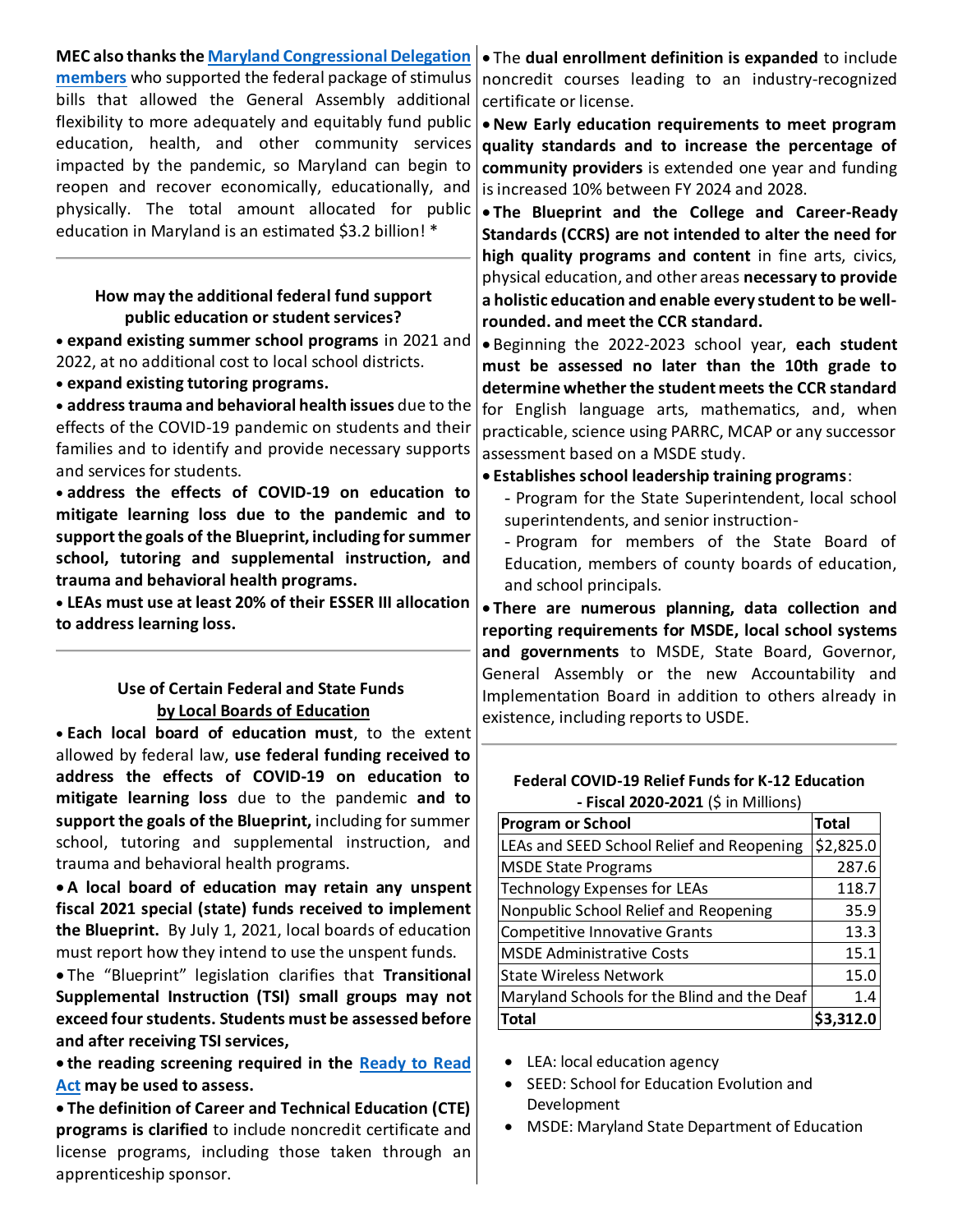| What else is new within the HB1372-2021 - Blueprint for                                              | <b>COVID-19-related Programs</b>                                                                            |  |  |  |  |  |
|------------------------------------------------------------------------------------------------------|-------------------------------------------------------------------------------------------------------------|--|--|--|--|--|
| Maryland's Future-Implementation & Revisions Bills?                                                  | • For calendar years 2021 and 2022, implement or                                                            |  |  |  |  |  |
| . Holds school systems harmless from 2020-21                                                         | expand summer school programs without additional                                                            |  |  |  |  |  |
| enrollment count used to calculate the foundation                                                    | cost to public schools and without charging fees for                                                        |  |  |  |  |  |
| program formula funding and local governments                                                        | enrolled students to recover credits.                                                                       |  |  |  |  |  |
| Maintenance of Effort requirements                                                                   | . For school years 2021-22 and 2022-23, each school                                                         |  |  |  |  |  |
| . Phase in during FY 2025-27 up to \$198 per pupil in system must provide or expand tutoring and     |                                                                                                             |  |  |  |  |  |
| additional funding to the foundation formula for supplemental for students in grades 4 through 12 to |                                                                                                             |  |  |  |  |  |
| program for educational technology costs.                                                            | address learning loss.                                                                                      |  |  |  |  |  |
|                                                                                                      | • Extends the federal Community Eligibility Provision   • For FY 2021 and 2022, develop a plan and address  |  |  |  |  |  |
|                                                                                                      | (CEP), in addition to continuing the use of Free and trauma and behavioral health issues due to the effects |  |  |  |  |  |
| Reduced Price Meal Eligibility and Direct Certification                                              | of the COVID-19 pandemic on students and their families                                                     |  |  |  |  |  |
| used to calculate the compensatory aid program                                                       | and to identify and provide necessary supports and                                                          |  |  |  |  |  |
| formula. MSDE is required to study and report findings or                                            | services for students.                                                                                      |  |  |  |  |  |
| recommendation for a new plan and form.                                                              | • Beginning in the 2022-2023 school year, MSDE must                                                         |  |  |  |  |  |
| • Accelerates the phase-in and increases the percentage                                              | send Expert Review Teams to schools or groups of                                                            |  |  |  |  |  |
| used to calculate Concentration of Poverty Grants                                                    | schools that continue to have persistent learning loss                                                      |  |  |  |  |  |
|                                                                                                      | related to the COVID-19 pandemic to determine the                                                           |  |  |  |  |  |
|                                                                                                      | reason that the learning loss persists.                                                                     |  |  |  |  |  |

**NEW-Accountability and Implementation Board** (AIB) an independent unit of State government designed to hold other units of government accountable for implementing the Blueprint and evaluating the outcomes of the Blueprint during the implementation period. (See **[House Bill 1372, Fiscal Note](http://mgaleg.maryland.gov/2021RS/fnotes/bil_0002/hb1372.pdf)**, pages 5 and 14)

| COVID-19 Federal Funds for State Equitation Aid |              |                             |  |  |  |  |  |
|-------------------------------------------------|--------------|-----------------------------|--|--|--|--|--|
|                                                 | FY 2021      | FY 2022                     |  |  |  |  |  |
| <b>School Reopening</b>                         | \$10,000,000 | \$0                         |  |  |  |  |  |
| Summer School                                   | 25,000,000   | 25,000,000                  |  |  |  |  |  |
| <b>Behavioral Health</b>                        | 10,000,000   | 15,000,000                  |  |  |  |  |  |
| Supplemental Instruction and Tutoring           |              | 151,575,818                 |  |  |  |  |  |
| Transitional Supplemental Instruction           |              | 20,000,000                  |  |  |  |  |  |
| <b>Education Trust Fund Backfill</b>            | 174,845,017  |                             |  |  |  |  |  |
| <b>Total</b>                                    |              | \$219,845,017 \$211,575,818 |  |  |  |  |  |

## **COVID-19 Federal Funds for State Education Aid**

(See below for more Federal Funding Details for Maryland Local School Systems)

- To learn more about the federal funding allocations by funding source and local education association, go to House [Bill 1372, Fiscal Note,](http://mgaleg.maryland.gov/2021RS/fnotes/bil_0002/hb1372.pdf) pages 28 – 29.
- **More Blueprint for Maryland's Future implementation policies can be found within HB 1300-202[0 Bill Text](http://mgaleg.maryland.gov/2020RS/Chapters_noln/Ch_36_hb1300e.pdf) and the [Fiscal and Policy Note.](http://mgaleg.maryland.gov/2020RS/fnotes/bil_0000/hb1300.pdf)**

#### **[School Construction Funding](http://dls.maryland.gov/pubs/prod/RecurRpt/2021rs-90-day-report.pdf) (**pages L5 & L6)

The Interagency Commission on School Construction (IAC) within MSDE administers several State school construction programs. In fiscal 2022, **a total of \$431.1 million is authorized in general obligation (GO) bonds, bond premiums, and pay-as-you-go (PAYGO) funds for public school construction**. Additionally, \$7.0 million is authorized in GO bonds and PAYGO funds for the DeGrange Nonpublic Aging Schools Program and the Nonpublic School Security Improvements Program. This does not include revenue bonds related to Chapter 20 of 2020 – Built to Learn Act, which is discussed below.

**The Public School Construction Program (PSCP) receives the largest allocation in the fiscal 2022 budget with \$285 million in new GO funds, which includes \$65 million in bond premium proceeds.** The Governor's budget authorized \$250 million for PSCP, although the preliminary figure announced by the Governor was \$280 million. The General Assembly added \$35 million in GO bonds to increase the total to more than the preliminary figure. IAC approved 75% allocations (based on \$280 million) in December 2020 and released preliminary 100% allocations in March 2021 (based on \$250 million total). **The IAC will make final allocations totaling \$285 million in May 2021.**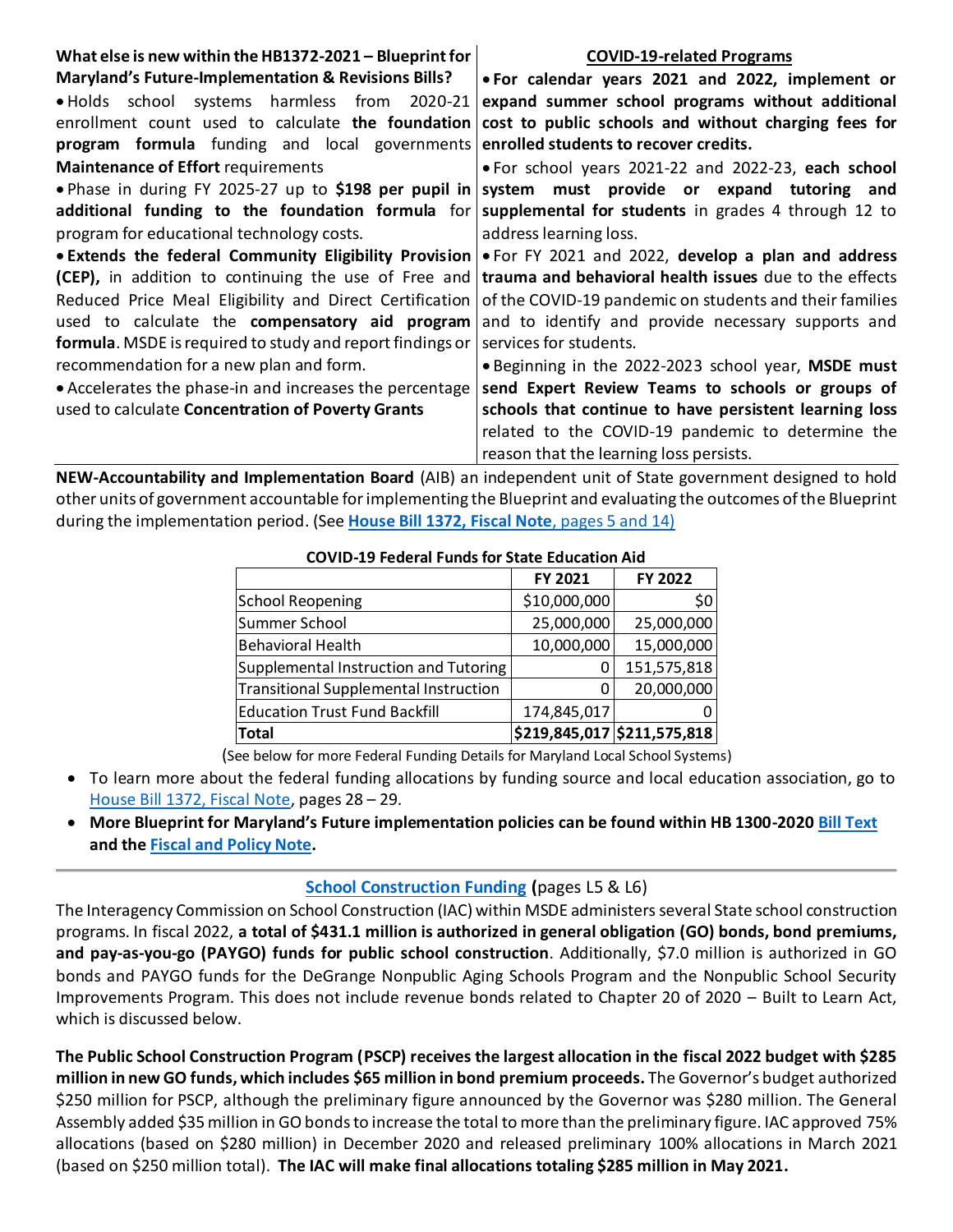|  |  |  | Total State Aid to Local Governments FY 2021 and FY 2022 (90-Day Report, page A-120) |
|--|--|--|--------------------------------------------------------------------------------------|
|--|--|--|--------------------------------------------------------------------------------------|

| Program                                           | FY 2021         | FY 2022         | <b>Difference</b> | % Difference | <b>NOTES</b>                           |
|---------------------------------------------------|-----------------|-----------------|-------------------|--------------|----------------------------------------|
| <b>Foundation Aid</b>                             | \$3,218,368,959 | \$3,170,727,031 | $-$47,641,928$    | $-1.5$       | Impacted by Enrollment Loss            |
| Supplemental Program                              | 46,620,083      | 46,620,083      | $\Omega$          | 0.0          | Impacted by the economy                |
| Geographic Cost of Education Index                | 149,532,468     | 147,691,955     | $-1,840,513$      | $-1.2$       | Impacted by the economy                |
| Net Taxable Income Education Grant                | 69,732,482      | 47,238,027      | $-22,494,455$     | $-32.3$      | Impacted by the economy                |
| Tax Increment Financing Education Grants          | 1,312,728       | 1,057,223       | $-255,505$        | $-19.5$      | Impacted by the economy                |
| Foundation - Special Grants                       | 9,487,532       | $\pmb{0}$       | $-9,487,532$      | $-100.0$     |                                        |
| <b>Declining Enrollment Education Grants</b>      | 7,633,437       | $\overline{0}$  | $-7,633,437$      | $-100.0$     |                                        |
| <b>Compensatory Education</b>                     | 1,364,738,738   | 1,286,664,932   | $-78,073,806$     | $-5.7$       | Impacted by Enrollment Loss            |
| Student Transportation - Regular                  | 282,192,610     | 285,021,237     | 2,828,627         | 1.0          |                                        |
| Student Transportation - Special Education        | 27,994,000      | 3,035,000       | $-24,959,000$     | $-89.2$      | Impacted by Enrollment Loss            |
| Special Education - Formula                       | 314,871,453     | 311,093,332     | $-3,778,121$      | $-1.2$       | Impacted by Enrollment Loss            |
| Special Education - Nonpublic Placements          | 123,899,400     | 126,999,400     | 3,100,000         | 2.5          |                                        |
| Special Education - Infants and Toddlers          | 10,389,104      | 10,389,104      | 0                 | 0.0          |                                        |
| Limited English Proficiency Grants                | 348,240,587     | 334,286,759     | $-13,953,828$     | $-4.0$       | Impacted by Enrollment Loss            |
| <b>Guaranteed Tax Base</b>                        | 41,232,314      | 49,864,008      | 8,631,694         | 20.9         |                                        |
| Prekindergarten Expansion Program                 | 26,644,000      | 26,644,000      | 0                 | 0.0          |                                        |
| <b>School Safety Grants</b>                       | 10,600,000      | 10,600,000      | 0                 | 0.0          |                                        |
| Blueprint - Concentration of Poverty              | 64,447,747      | 116,912,737     | 52,464,990        | 81.4         |                                        |
| Blueprint - Mental Health Coordinators            | 2,000,000       | 2,000,000       | $\Omega$          | 0.0          |                                        |
| Blueprint - Prekindergarten                       | 64,032,481      | 53,674,670      | $-10,357,811$     | $-16.2$      | Impacted by Enrollment Loss            |
| Blueprint - Special Education                     | 65,468,589      | 65,468,589      | 0                 | 0.0          |                                        |
| Blueprint - Teacher Salary Incentives             | 75,000,001      | 75,000,001      | 0                 | 0.0          |                                        |
| Blueprint - Transitional Supplemental Instruction | 23,000,000      | 23,000,000      | 0                 | 0.0          |                                        |
| Blueprint - Hold Harmless                         | $\Omega$        | 209,384,067     | 209,384,067       | 0.0          | Supplements SY 2020-21 enrollment loss |
| Blueprint - Early Education                       | 45,558,350      | 54,742,016      | 9,183,666         | 20.2         |                                        |
| Blueprint - COVID-19 Relief                       | 45,000,000      | 211,575,818     | 166,575,818       | 370.2        |                                        |
| Food Service                                      | 14,086,664      | 15,166,664      | 1,080,000         | 7.7          |                                        |
| SEED School                                       | 10,844,230      | 10,930,964      | 86,734            | 0.8          |                                        |
| Judy Hoyer Centers                                | 10,575,000      | 10,575,000      | 0                 | 0.0          |                                        |
| Teacher Development                               | 4,520,000       | 4,520,000       | 0                 | 0.0          |                                        |
| <b>Next Generation Scholars</b>                   | 5,000,000       | 5,000,000       | 0                 | 0.0          |                                        |
| <b>Public School Opportunities</b>                | 3,000,000       | 3,000,000       | $\mathbf 0$       | 0.0          |                                        |
| Out-of-county Foster Placements                   | 1,900,000       | 2,000,000       | 100,000           | 5.3          |                                        |
| <b>Head Start</b>                                 | 3,000,000       | 3,000,000       | $\mathbf 0$       | 0.0          |                                        |
| Other Education Aid                               | 19,758,503      | 19,817,260      | 58,757            | 0.8          |                                        |
| <b>Total Primary and Secondary Education</b>      | \$6,510,681,460 | \$6,743,699,877 | \$233,018,417     |              |                                        |

**For additional information on public education funding and policies or state aid by local school system, see [2021 90-Day Report,](http://dls.maryland.gov/pubs/prod/RecurRpt/2021rs-90-day-report.pdf) pages A120 -228 and L1-20**